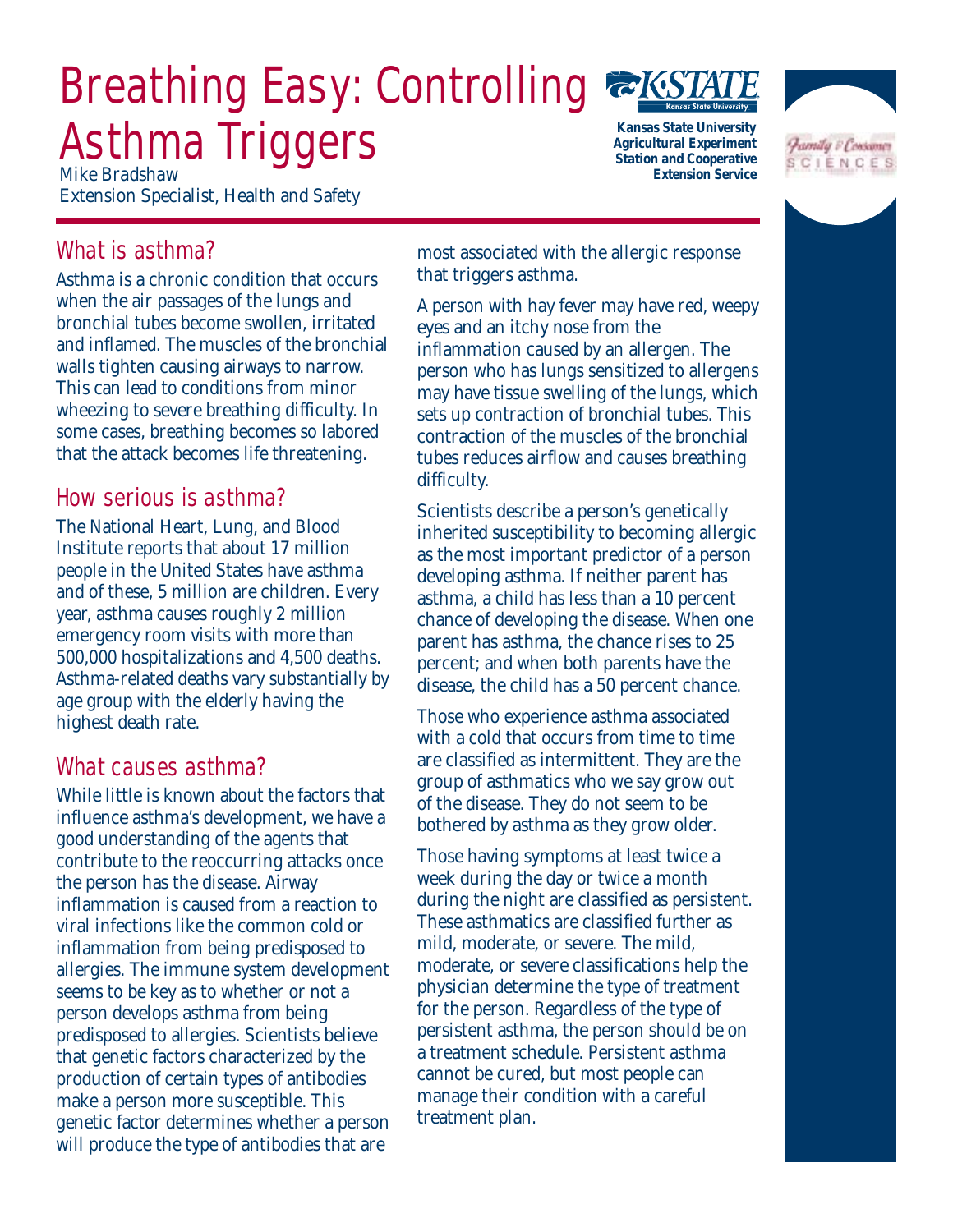

Family history is one of the best indicators in determining if a child's asthma will persist (long term). The disease is likely to persist in those whose asthma is triggered by environmental allergens, tobacco smoke, exercise, seasonal changes, and who experience wheezing at night. They also may have other allergic symptoms such as allergic rhinitis or eczema (an itchy skin condition).

#### Asthma Triggers

Environmental substances and conditions, which lead to the actual onset of asthma, are called asthma triggers. Indoor- and outdoor-inhaled allergens are some of the most common irritants that induce asthma. Household dust mites, cockroaches, dander from furred or feathered animals, fungi, and pollens are common allergens.

Other substances and conditions that can cause an asthma attack may include tobacco smoke, industrial emissions, vehicle exhaust, ozone, sulfur dioxide, some foods, food additives, and smog. Respiratory infections, exercise, hyperventilation, stress, and fear also can trigger an asthma attack.

In adults, the symptoms of asthma are less likely to be triggered by allergen such as dust mites, pet dander, and pollen. Symptoms are more likely to be triggered by flu, colds, or other viral infections. Exercise, excitement, depression, anxiety, medications, cigarette smoke, cold air, perfumes, and chemical fumes also may trigger an attack.

# Who is most likely to develop the disease?

Scientists have identified factors that may increase a person's chance of developing asthma. As you would expect, these factors are closely related to some of the asthma triggers above. These include:

• Living in an urban area of a large city, where there is exposure to many environmental pollutants

- Exposure to secondhand smoke
- Exposure to chemicals in paint, steel, plastics, and farm operations
- Having one or both parents who have asthma
- A number of respiratory infections in childhood
- Low birth weight
- Obesity
- Reflux disease
- Have allergies.

#### **Treatment**

Asthma is treatable. Asthma attacks and deaths can be prevented. New drugs and selfmanagement plans have reduced the number of deaths and trips to hospital emergency rooms. When parents, patients, and doctors work together to develop a plan, the risks of severity and possible death decrease significantly.

There are two main categories of drugs used for asthma patients. Short-term (quickrelief) medications that relieve asthma symptoms and long-term controller medications that are used every day by people with persistent asthma.

#### Who should go on long-term medication?

The rule of two is used to determine who should control their asthma with long-term medication. People who use the quick-relief asthma medicine more than two times a week, wake up with asthma more than two times a month, or have to refill their quickrelief inhaler more than two times a year should consider using the long-term controller medications. The purpose of longterm medication is to control or reduce the chronic inflammatory changes in the lungs and avoid permanent damage to the lungs.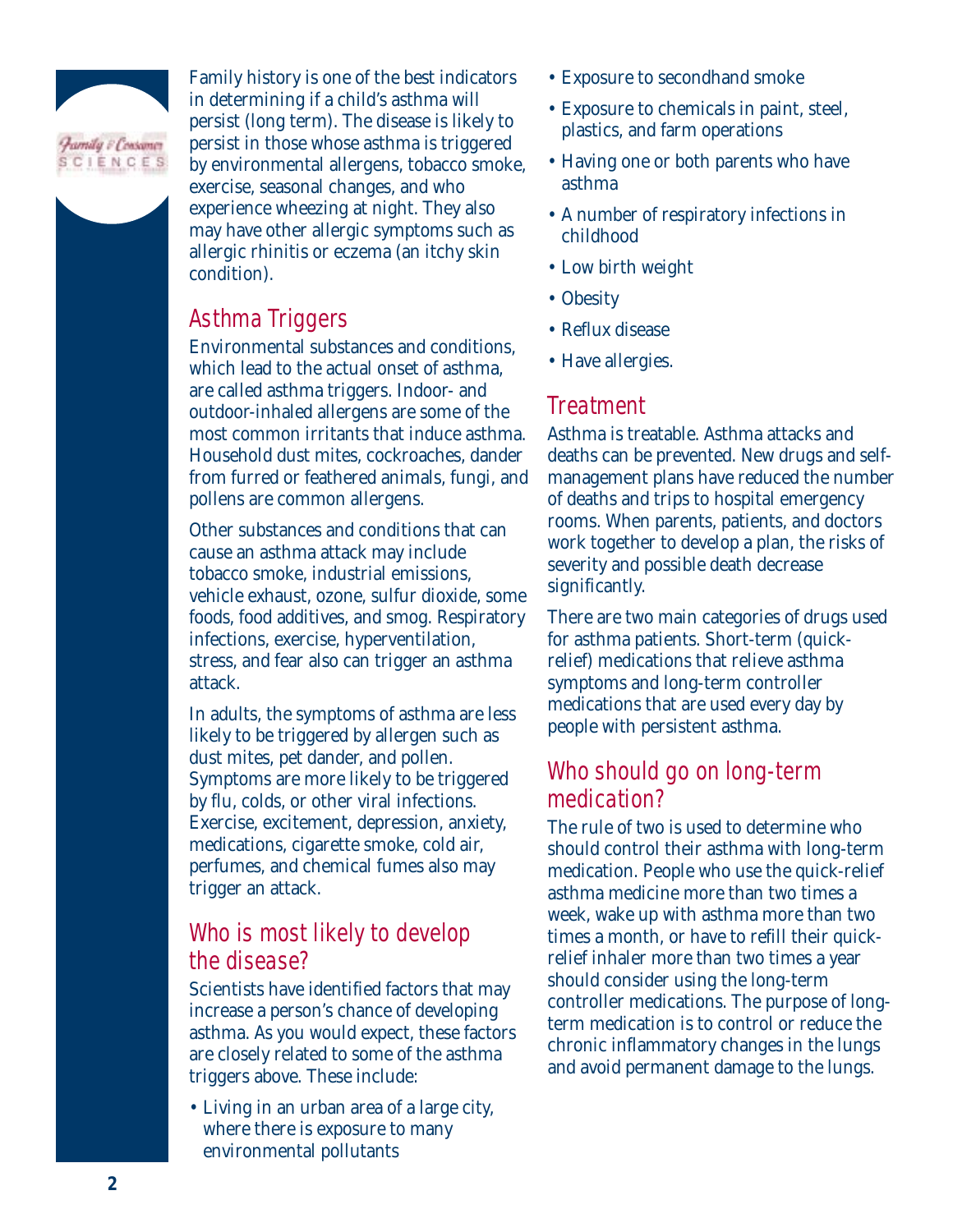# Long-term Preventive Medications

Corticosteroids (which are antiinflammatory medicines) inhaled, deliver medicated relief directly to airways and have fewer side effects. The long-acting beta2-agonist medications can help prevent attacks for patients with persistent asthma and prevent symptoms on a long-term basis.

Leukotrien inhibitors also reduce the inflammation of asthma and are effective in some patients. Antihistamines are also used. In some difficult cases, the patient may take two types of inhalers and two to three other oral medications.

# Quick-Relief Medications

The quick-relief medications immediately relieve the discomfort of chest tightness, coughing, and wheezing. Short-term relief medications relax muscles surrounding the airways. Other short-term relief medications relieve the inflammation or swelling in the airway. Medications are taken with an inhaler, syrup form, or tablets. Quick relief medicines include the short-acting bronchodilators, which may be all that is necessary to treat people with mild, intermittent asthma.

# Preventing an Asthma Attack

Many physicians believe that a welleducated and conscientious patient can be effective in keeping symptoms under control. Knowing that inflammation in the lungs can be there without symptoms of disease also is helpful. Many patients use a peak flow meter to measure how well the lungs are functioning. The meter measures how well lungs are able to expel air. The simple device is used to monitor how well the lungs are functioning although no symptoms are present. The faithful monitoring of the lung capacity is all that some need to keep asthma attacks from

occurring. Other suggestions to prevent an asthma attack include:

- Develop a plan with a physician.
- Treat attacks early.
- Use air conditioning to reduce environmental allergens. Air conditioning decreases humidity and reduces dust mite exposure.
- Maintain 40 to 50 percent humidity in the home.
- Encase pillows, mattresses, and box springs in washable dust-proof covers.
- Wash bedding once a week in hot water.
- Replace synthetic pillows every two to three years.
- Replace bedding with synthetic material such as Dacron.
- Change air filters according to manufacturer instructions. Consider using a small-particle filter in ventilation system.
- Reduce pet dander. Regularly bathe pets. Avoid pets with fur or feathers.
- Clean your home once a week. Wear a dust mask while cleaning because it stirs up particles.
- Wear eyeglasses, not contacts, when pollen count is high. Otherwise, pollen particles can get underneath contact lenses.